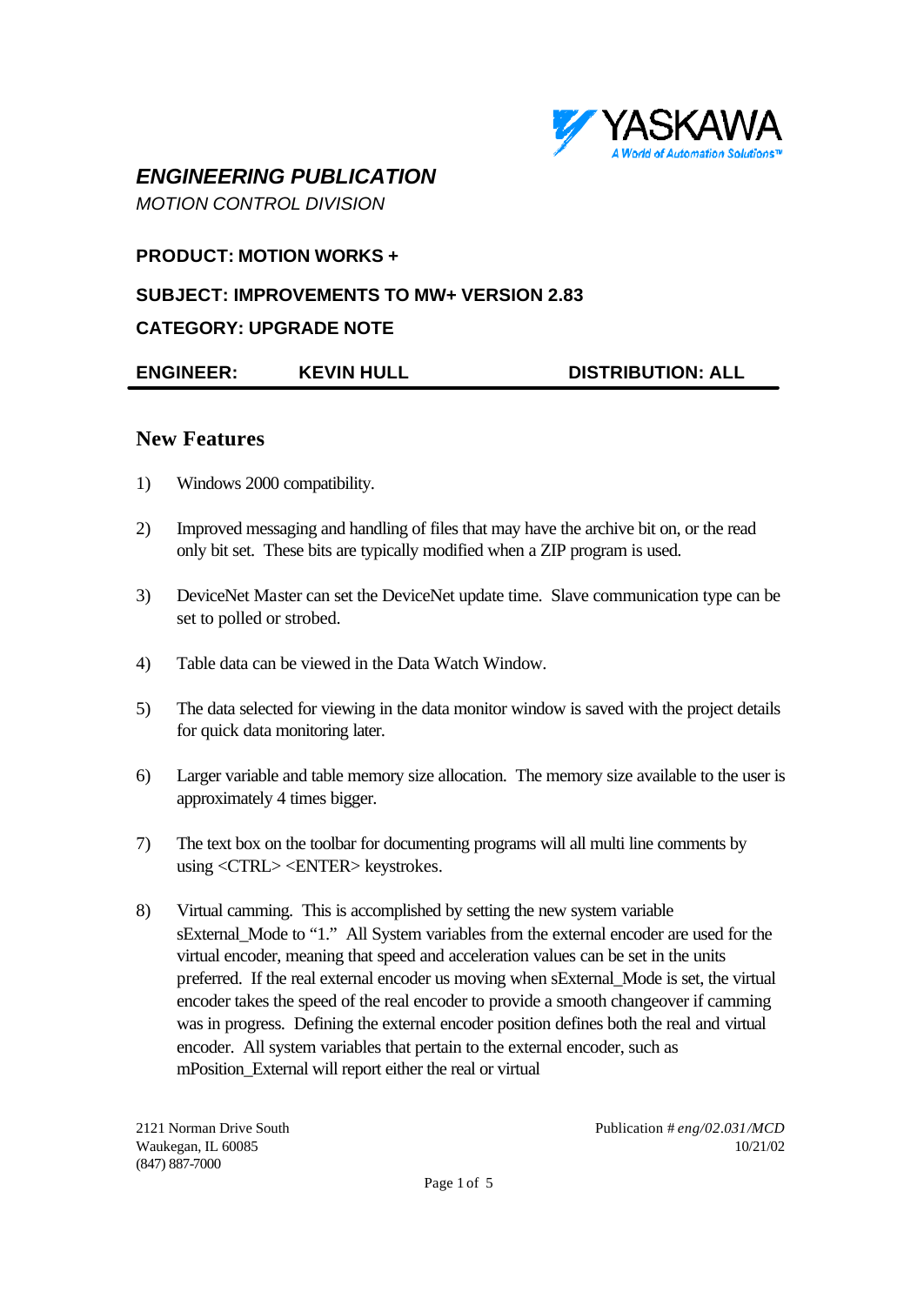

information based on the current configuration. Note: the external latch is only valid for the real encoder.

- 9) System Variable units for main and external encoder are now separate throughout the application.
- 10) New system variables have been added to indicate the following:

| System variable                 | Description                                                                                                                                                                                                                                                                                                                              |
|---------------------------------|------------------------------------------------------------------------------------------------------------------------------------------------------------------------------------------------------------------------------------------------------------------------------------------------------------------------------------------|
| mPosition_Ext_Mod_Latch_Counts  | The latch of the external encoder in<br>encoder counts and modularized for the<br>machine cycle, if applicable. This value is<br>useful if the floating-point value does not<br>have enough resolution.                                                                                                                                  |
| mPosition_External_Shifted      | Monitor / use the position of the master as<br>interpreted by the camming function. This<br>value is the true external encoder plus the<br>cam shift value modularized by the machine<br>cycle. Handy for using directly in the CAM<br>block to cause the slave to engage or<br>disengage immediately at the current master<br>position. |
| mPosition_Main_Mod_Latch_Counts | The latch of the external encoder in<br>encoder counts and modularized for the<br>machine cycle, if applicable. This value is<br>useful if the floating-point value does not<br>have enough resolution.                                                                                                                                  |
| mState_DIP_Switches             | Reflects the status of the DIP switches on<br>the front of the MP940. Useful if the<br>programmer wants to alert the operator /<br>technician if the DIP switches are not set<br>correctly.                                                                                                                                              |
| mWarningOverload                | A bit that indicates that the amplifier has an<br>A71 warning. This bit was masked out of<br>the data that causes the IF FAULT block<br>to pass control to the TRUE port, so the IF<br>FAULT block will not detect this condition.                                                                                                       |
| mWarningRegen                   | A bit that indicates that the amplifier has an<br>A91 warning. This bit was masked out of<br>the data that causes the IF FAULT block                                                                                                                                                                                                     |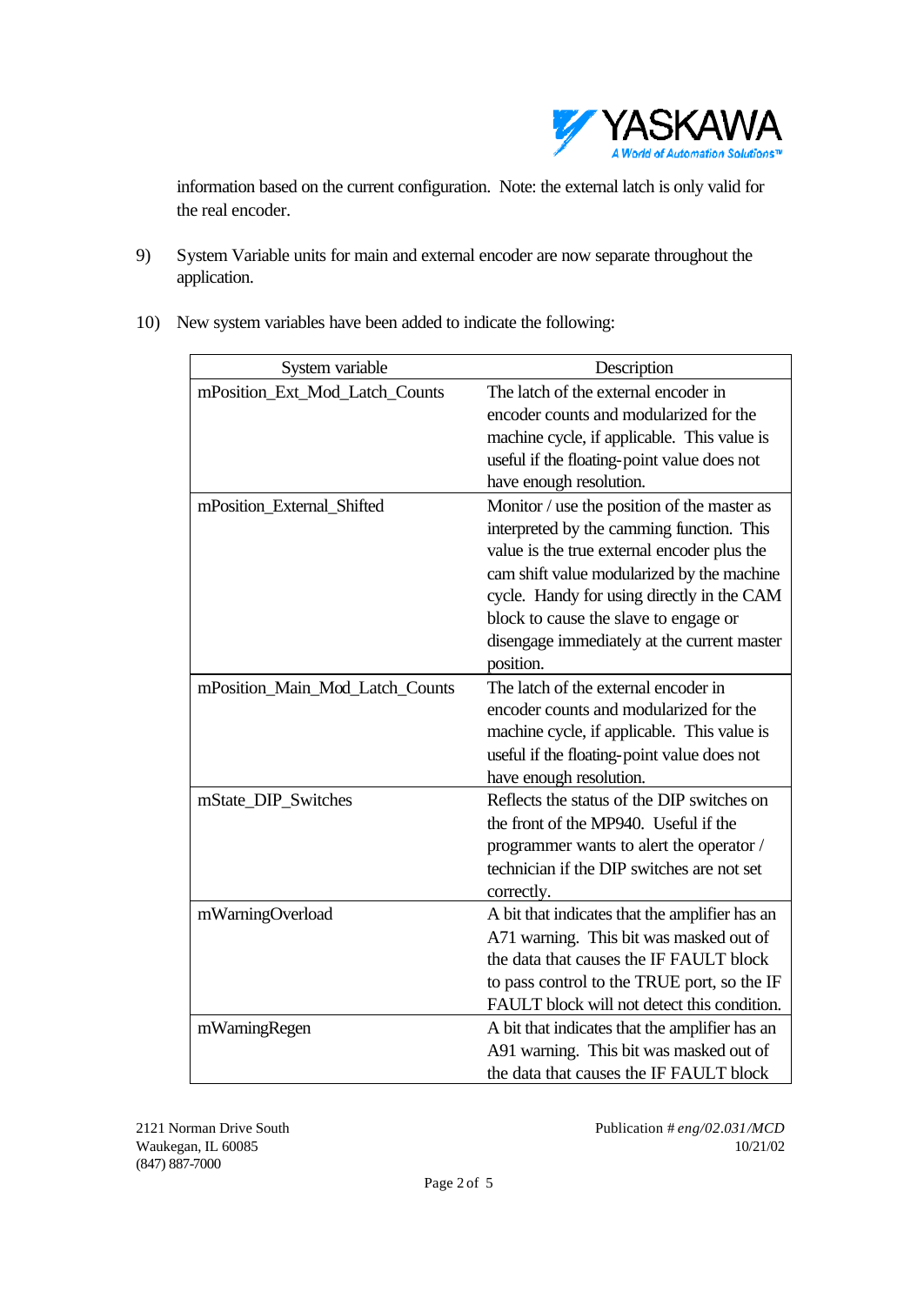

|                          | to pass control to the TRUE port, so the IF   |
|--------------------------|-----------------------------------------------|
|                          | FAULT block will not detect this condition.   |
| sAcceleration_Virtual    | Acceleration of the virtual encoder in user   |
|                          | units/sec/sec.                                |
| sCamShift_Mode           | Bit setting to configure the operation of the |
|                          | CAM SHIFT block. By default, it is zero,      |
|                          | and the block shifts over a specified time.   |
|                          | If set to one, the shift occurs over a        |
|                          | specified relative change in the master       |
|                          | position.                                     |
| sCamUpdate               | A bit used to make the camming function       |
|                          | re-determine the last master and slave        |
|                          | position in the cam table. Useful if the      |
|                          | machine cycle and / or cam table are          |
|                          | updated on the fly. Previously, the           |
|                          | camming function would only look for the      |
|                          | last master / slave pair when camming was     |
|                          | engaged.                                      |
| sExternal_Mode           | Set the external encoder to the real          |
|                          | encoder, or a virtual encoder. Great for      |
|                          | testing, or for profiles that are time based. |
| sMachineCycle_External   | The machine cycle of the Main axis in user    |
|                          | units. It is possible to change the machine   |
|                          | cycle on the fly, but it will take up to 20   |
|                          | mSec (The low scan rate to actually update    |
|                          | the machine cycle.)                           |
| sMachineCycle_Main       | The machine cycle of the Main axis in user    |
|                          | units. It is possible to change the machine   |
|                          | cycle on the fly, but it will take up to 20   |
|                          | mSec (The low scan rate to actually update    |
|                          | the machine cycle.)                           |
| sPosition_Virtual_Counts | View the current counter position of the      |
|                          | external encoder.                             |
| sSlaveOffset_Mode        | Bit setting to configure the operation of the |
|                          | SLAVE OFFSET block. By default, it is         |
|                          | zero, and the block shifts over a specified   |
|                          | time. If set to one, the shift occurs over a  |
|                          | specified relative change in the master       |
|                          | position.                                     |
| sSpeed_Virtual           | Speed of the virtual encoder in user          |
|                          |                                               |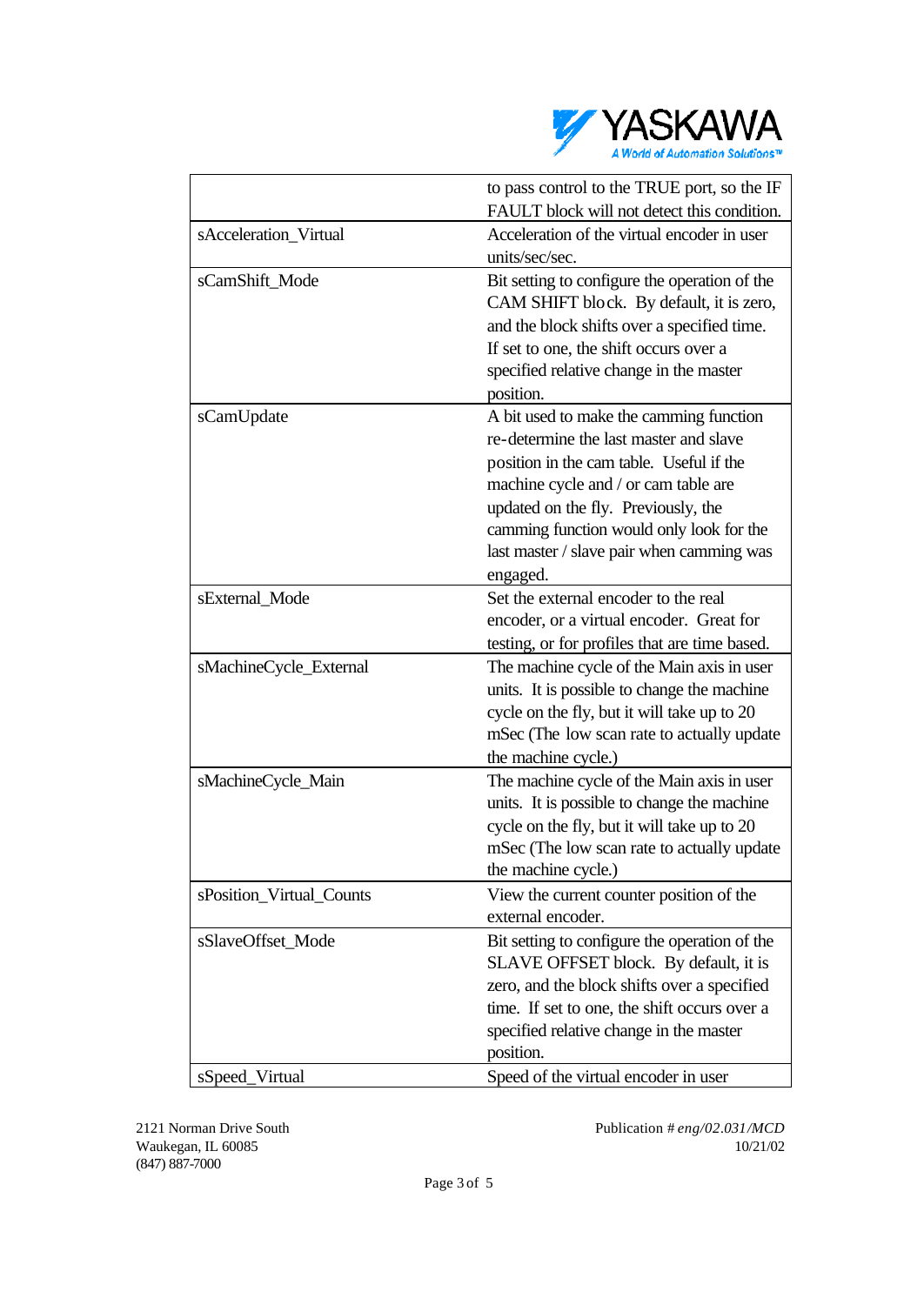

units/sec.

#### **Important Note:**

System Ladder 283 has been modified to provide different behavior concerning the IF FAULT block. Previously, any alarm other than A99 coming from the amplifier would cause the IF FAULT to use the "True" port. Now, the system ladder filters any A9\* warning. An A9F alarm will no longer cause the IF FAULT to use the "True" port. Program modification is required to achieve the same operation. Typically, users have had to check what type of alarm has occurred after the IF FAULT has gone down the "True" path. Usually, just a couple connection lines changes are required.

## **Bug Fixes**

- 11) Long directory names causing problems when opening project.
- 12) Extremely long programs no longer get abbreviated when converted to ladder language.
- 13) Increased Gear Ratio capability. Previously, the gear ratio numerator and denominator were calculated by multiplying three integers and storing the result into a long. This limited the values that were possible.

In 2.80, the calculations were changed to allow a higher value for each of the three parameters.

14) Improved Cam Engage/Disengage to eliminate the chance of the slave walking after repetitive disengage events.

Previously, the final scan of camming could result in the master being at or just beyond the specified disengage value because of a disengage window that is used. Based on the move profile in the table, the slave position could be commanded to start moving again (the start of the next cycle) and the slave will be left at the "non-zero" location. Note: The slave position at engagement is taken as the zero point of the slave profile,